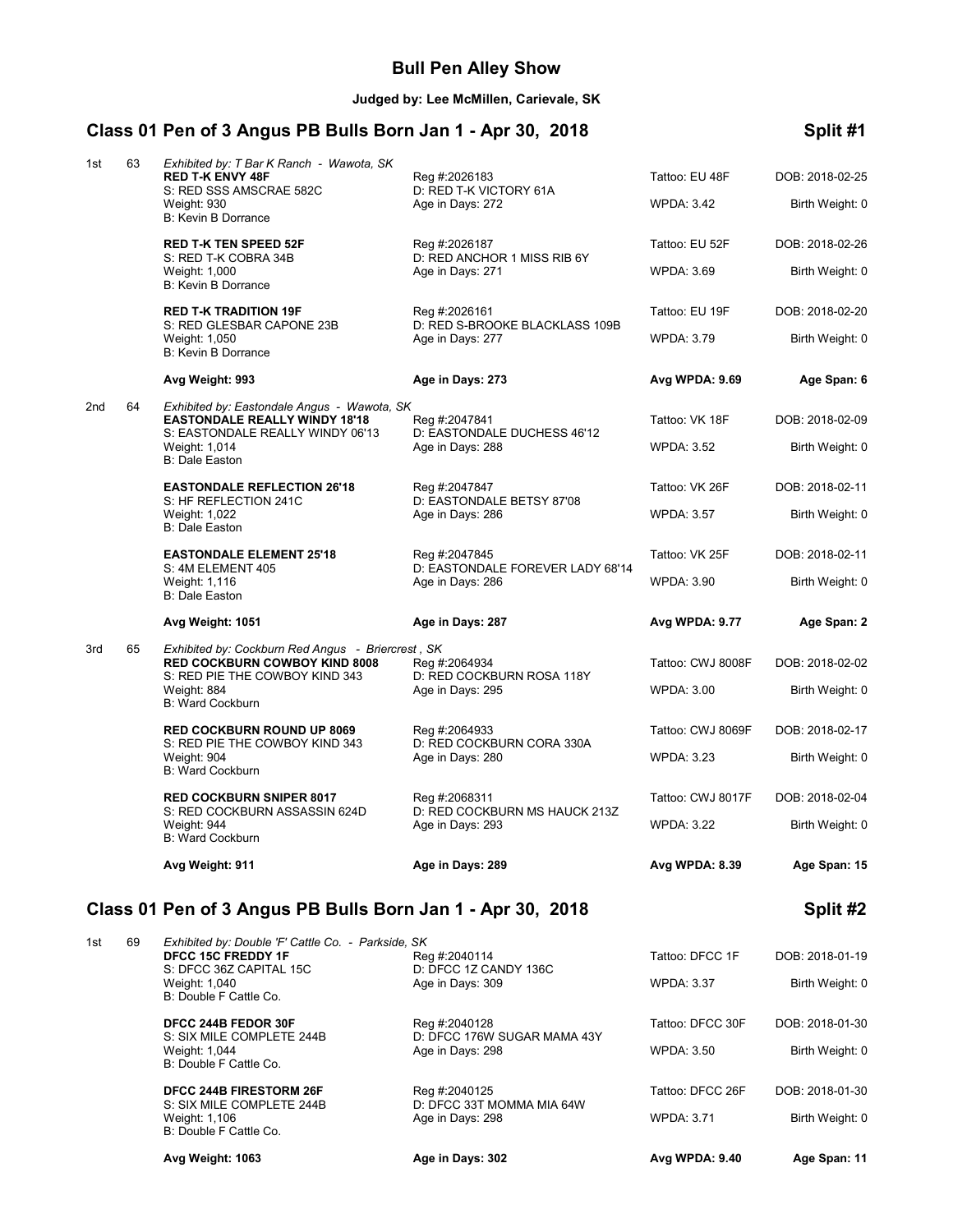|     |    | Class 01 Pen of 3 Angus PB Bulls Born Jan 1 - Apr 30, 2018                                 |                                                    |                   | Split #3        |
|-----|----|--------------------------------------------------------------------------------------------|----------------------------------------------------|-------------------|-----------------|
|     |    | Avg Weight: 1004                                                                           | Age in Days: 298                                   | Avg WPDA: 8.97    | Age Span: 20    |
|     |    | Weight: 1,120<br>B: Stephen & Christine Myer                                               | Age in Days: 311                                   | <b>WPDA: 3.60</b> | Birth Weight: 0 |
|     |    | STANDARD HILL BANDO 351F<br>S: SCC BANDO 45A                                               | Reg #:2024124<br>D: STANDARD HILL QUEEN MOTHER 2Y  | Tattoo: SHL 351F  | DOB: 2018-01-17 |
|     |    | Weight: 960<br>B: Stephen & Christine Myer                                                 | Age in Days: 291                                   | <b>WPDA: 3.30</b> | Birth Weight: 0 |
|     |    | <b>STANDARD HILL DISPUTE 382F</b><br>S: BELVIN DISPUTE 6125                                | Reg #:2024151<br>D: STANDARD HILL ANN 367A         | Tattoo: SHL 382F  | DOB: 2018-02-06 |
|     |    | S: BELVIN DISPUTE 6125<br>Weight: 932<br>B: Stephen & Christine Myer                       | D: STANDARD HILL ANN 488B<br>Age in Days: 293      | <b>WPDA: 3.18</b> | Birth Weight: 0 |
| 4th | 61 | Exhibited by: Standard Hill Livestock - Maidstone, SK<br><b>STANDARD HILL DISPUTE 387F</b> | Reg #:2024145                                      | Tattoo: SHL 387F  | DOB: 2018-02-04 |
|     |    | Avg Weight: 974                                                                            | Age in Days: 307                                   | Avg WPDA: 8.47    | Age Span: 2     |
|     |    | S: RED TRIPLE H LOADED ARAB 31D<br>Weight: 1,016<br><b>B: T&amp;S Farms</b>                | D: T&S BLUEBLOOD LADY 73D<br>Age in Days: 308      | <b>WPDA: 3.30</b> | Birth Weight: 0 |
|     |    | Additional Owner: T&S Farms<br><b>RED T &amp; S LOADED 13F</b>                             | Reg #:2037156                                      | Tattoo: TSH 13F   | DOB: 2018-01-20 |
|     |    | S: RED T-K VALENTINE 20B<br>Weight: 970<br><b>B: Brittany Hunt</b>                         | D: RED KENRAY JETSTREAM 11A<br>Age in Days: 306    | <b>WPDA: 3.17</b> | Birth Weight: 0 |
|     |    | <b>RED BRITT PRECISION 19F</b>                                                             | Reg #:2043146                                      | Tattoo: BRI 19F   | DOB: 2018-01-22 |
|     |    | S: RED T-K VALENTINE 20B<br>Weight: 936<br><b>B: T&amp;S Farms</b>                         | D: RED T&S MISS LADY HOOD 24C<br>Age in Days: 306  | <b>WPDA: 3.06</b> | Birth Weight: 0 |
| 3rd | 66 | Exhibited by: T&S Farms - Rose Valley, SK<br><b>RED T &amp; S PACKER 21F</b>               | Reg #:2037159                                      | Tattoo: TSH 21F   | DOB: 2018-01-22 |
|     |    | Avg Weight: 956                                                                            | Age in Days: 301                                   | Avg WPDA: 8.48    | Age Span: 3     |
|     |    | S: VERMILION HUNTLEY<br>Weight: 978<br><b>B: Smart Farms Ltd</b>                           | D: SFL MISS BURGESS 456<br>Age in Days: 301        | <b>WPDA: 3.25</b> | Birth Weight: 0 |
|     |    | <b>SFL SPARTAN 832</b>                                                                     | Reg #:2047487                                      | Tattoo: SFL 832F  | DOB: 2018-01-27 |
|     |    | S: VERMILION HUNTLEY<br>Weight: 948<br><b>B: Smart Farms Ltd</b>                           | D: DRYLAND MISS BLACKBIRD 208Z<br>Age in Days: 299 | <b>WPDA: 3.17</b> | Birth Weight: 0 |
|     |    | <b>SFL SCORPION 846</b>                                                                    | Reg #:2047498                                      | Tattoo: SFL 846F  | DOB: 2018-01-29 |
|     |    | S: VERMILION HUNTLEY<br>Weight: 942<br><b>B: Smart Farms Ltd</b>                           | D: SFL QUEEN 5121<br>Age in Days: 302              | <b>WPDA: 3.12</b> | Birth Weight: 0 |
| 2nd | 60 | Exhibited by: Smart Farms Ltd. - Moosomin, SK<br><b>SFL HUNTSMAN 823</b>                   | Reg #:2047484                                      | Tattoo: SFL 823F  | DOB: 2018-01-26 |

|    | S: RED WPRA LEGACY A-314<br>Weight: 1,178<br>B: Anderson Cattle Company Inc. | D: RED ANDERSON'S TIBBIE 118W<br>Age in Days: 317     | <b>WPDA: 3.72</b>                                       | Birth Weight: 0 |
|----|------------------------------------------------------------------------------|-------------------------------------------------------|---------------------------------------------------------|-----------------|
|    |                                                                              |                                                       |                                                         |                 |
|    | <b>RED ACC SAGA 35F</b>                                                      | Reg #:2041392                                         | Tattoo: BIA 35F                                         | DOB: 2018-01-11 |
|    | Weight: 1,080<br>B: Anderson Cattle Company Inc.                             | Age in Days: 326                                      | <b>WPDA: 3.31</b>                                       | Birth Weight: 0 |
|    | <b>RED ACC PACESETTER 9F</b>                                                 | Reg #:2035677                                         | Tattoo: BIA 9F                                          | DOB: 2018-01-02 |
|    | Weight: 1,076<br>B: Anderson Cattle Company Inc.                             | Age in Days: 318                                      | <b>WPDA: 3.38</b>                                       | Birth Weight: 0 |
| 67 | Exhibited by: Anderson Cattle Company Inc.<br><b>RED ACC LEGEND 34F</b>      | Swan River, MB<br>Reg #:2041393                       | Tattoo: BIA 34F                                         | DOB: 2018-01-10 |
|    |                                                                              | S: RED WPRA LEGACY A314<br>S: RED ACC PACESETTER 142D | D: RED ANDERSON'S TIBBIE 118W<br>D: RED ACC HEATHER 43D |                 |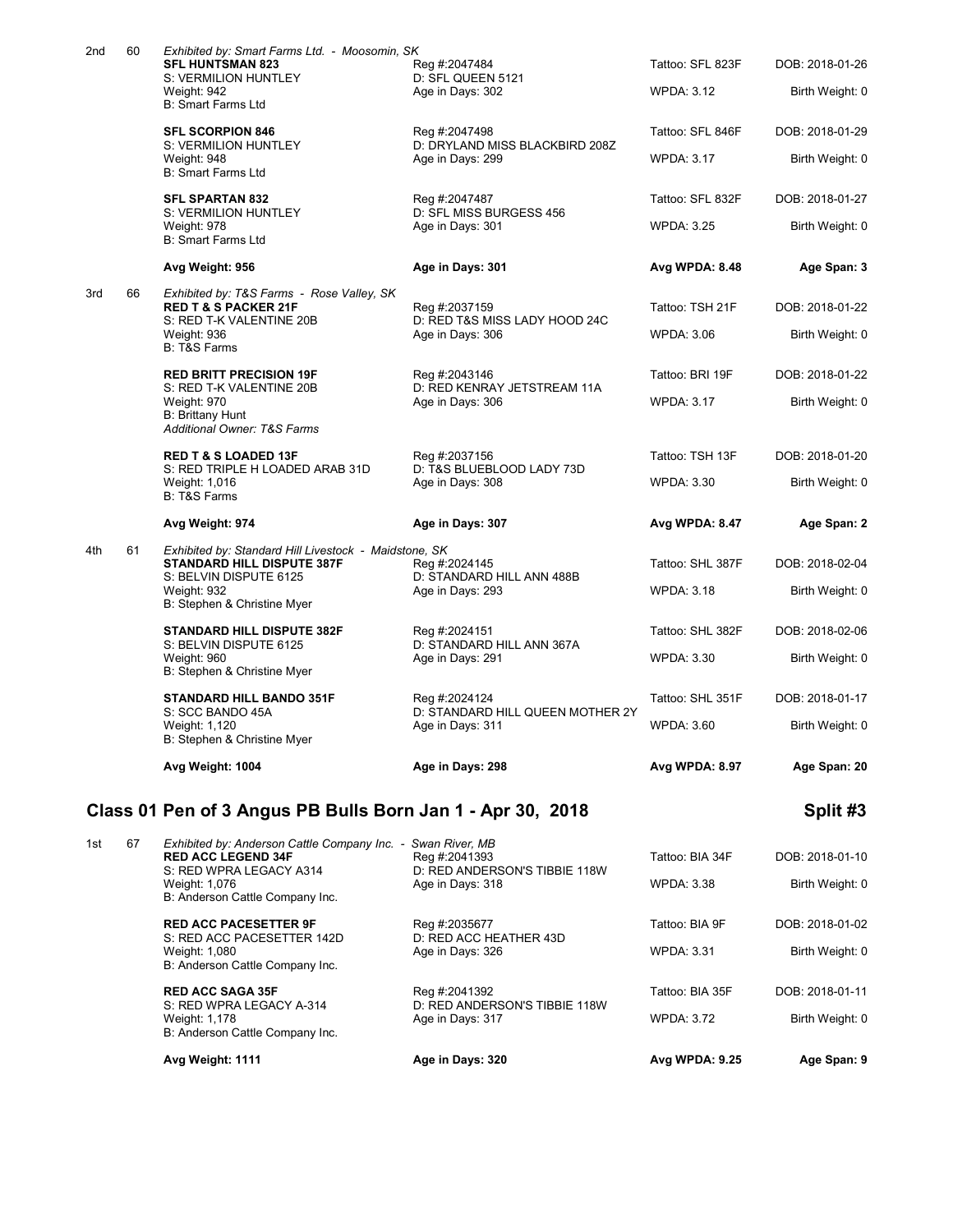|     |    | Avg Weight: 1018                                                                                                               | Age in Days: 320                                                        | Avg WPDA: 8.49                       | Age Span: 5                        |
|-----|----|--------------------------------------------------------------------------------------------------------------------------------|-------------------------------------------------------------------------|--------------------------------------|------------------------------------|
|     |    | JPM THE DUKE 52F<br>S: JPM WOODROW 3D<br>Weight: 1,040<br><b>B: JPM Farms</b>                                                  | Reg #:2014745<br>D: JPM QUEEN RUTH 7C<br>Age in Days: 320               | Tattoo: JP 52F<br><b>WPDA: 3.25</b>  | DOB: 2018-01-08<br>Birth Weight: 0 |
|     |    | <b>JPM RIO GRANDE 57F</b><br>S: JPM WOODROW 3D<br>Weight: 1,020<br><b>B: JPM Farms</b>                                         | Reg #:2016790<br>D: JPM QUEEN RUTH 7C<br>Age in Days: 317               | Tattoo: JP 57F<br><b>WPDA: 3.22</b>  | DOB: 2018-01-11<br>Birth Weight: 0 |
| 3rd | 62 | Exhibited by: JPM Farms - Gravelbourg, SK<br><b>JPM TRUE GRIT 50F</b><br>S: JPM WOODROW 3D<br>Weight: 994<br>B: JPM Farms      | Reg #:2061016<br>D: JPM QUEEN RUTH 7C<br>Age in Days: 322               | Tattoo: JP 50F<br><b>WPDA: 3.09</b>  | DOB: 2018-01-06<br>Birth Weight: 0 |
|     |    | Avg Weight: 1152                                                                                                               | Age in Days: 311                                                        | <b>Avg WPDA: 9.88</b>                | Age Span: 11                       |
|     |    | S: CRESCENT CREEK FORTUNE 169C<br>Weight: 1,170<br><b>B: Wes Olynyk</b>                                                        | D: CRESCENT CREEK QUEEN RUTH 67Y<br>Age in Days: 305                    | <b>WPDA: 3.84</b>                    | Birth Weight: 0                    |
|     |    | <b>CRESCENT CREEK FORTUNATE 54F</b>                                                                                            | Reg #:2041023                                                           | Tattoo: WOS 54F                      | DOB: 2018-01-23                    |
|     |    | <b>CRESCENT CREEK ALTERNATIVE 12F</b><br>S: CRESCENT CREEK ALTERNATIVE 516<br>Weight: 1,162<br>B: Wes Olynyk                   | 2036205<br>Reg #:<br>D: CRESCENT CREEK ROSEBUD 141Y<br>Age in Days: 316 | Tattoo: WOS 12F<br><b>WPDA: 3.68</b> | DOB: 2018-01-12<br>Birth Weight: 0 |
|     |    | Weight: 1,124<br>B: Wes Olynyk                                                                                                 | Age in Days: 312                                                        | <b>WPDA: 3.60</b>                    | Birth Weight: 0                    |
| 2nd | 68 | Exhibited by: Crescent Creek Angus - Goodeve, SK<br><b>CRESCENT CREEK ALTERNATIVE 21F</b><br>S: CRESCENT CREEK ALTERNATIVE 516 | Reg #:2038304<br>D: CRESCENT CREEK CRUSHMAID 77Z                        | Tattoo: WOS 21F                      | DOB: 2018-01-16                    |

# **Class 03 Grand Champion and Reserve Grand Champion Pen of Angus Bulls**

|                 |    | Avg Weight: 1063                                                                                                                                      | Age in Days: 302                                                    | Avg WPDA: 9.40                        | Age Span: 11                       |
|-----------------|----|-------------------------------------------------------------------------------------------------------------------------------------------------------|---------------------------------------------------------------------|---------------------------------------|------------------------------------|
|                 |    | <b>DFCC 244B FIRESTORM 26F</b><br>S: SIX MILE COMPLETE 244B<br>Weight: 1,106<br>B: Double F Cattle Co.                                                | Reg #:2040125<br>D: DFCC 33T MOMMA MIA 64W<br>Age in Days: 298      | Tattoo: DFCC 26F<br><b>WPDA: 3.71</b> | DOB: 2018-01-30<br>Birth Weight: 0 |
|                 |    | DFCC 244B FEDOR 30F<br>S: SIX MILE COMPLETE 244B<br>Weight: 1,044<br>B: Double F Cattle Co.                                                           | Reg #:2040128<br>D: DFCC 176W SUGAR MAMA 43Y<br>Age in Days: 298    | Tattoo: DFCC 30F<br><b>WPDA: 3.50</b> | DOB: 2018-01-30<br>Birth Weight: 0 |
| 2 <sub>nd</sub> | 69 | Exhibited by: Double 'F' Cattle Co. - Parkside, SK<br><b>DFCC 15C FREDDY 1F</b><br>S: DFCC 36Z CAPITAL 15C<br>Weight: 1,040<br>B: Double F Cattle Co. | Reg #:2040114<br>D: DFCC 1Z CANDY 136C<br>Age in Days: 309          | Tattoo: DFCC 1F<br><b>WPDA: 3.37</b>  | DOB: 2018-01-19<br>Birth Weight: 0 |
|                 |    | Avg Weight: 993                                                                                                                                       | Age in Days: 273                                                    | Avg WPDA: 9.69                        | Age Span: 6                        |
|                 |    | <b>RED T-K TRADITION 19F</b><br>S: RED GLESBAR CAPONE 23B<br>Weight: 1,050<br><b>B: Kevin B Dorrance</b>                                              | Reg #:2026161<br>D: RED S-BROOKE BLACKLASS 109B<br>Age in Days: 277 | Tattoo: EU 19F<br><b>WPDA: 3.79</b>   | DOB: 2018-02-20<br>Birth Weight: 0 |
|                 |    | <b>RED T-K TEN SPEED 52F</b><br>S: RED T-K COBRA 34B<br>Weight: 1,000<br><b>B: Kevin B Dorrance</b>                                                   | Reg #:2026187<br>D: RED ANCHOR 1 MISS RIB 6Y<br>Age in Days: 271    | Tattoo: EU 52F<br><b>WPDA: 3.69</b>   | DOB: 2018-02-26<br>Birth Weight: 0 |
| 1st             | 63 | Exhibited by: T Bar K Ranch - Wawota, SK<br><b>RED T-K ENVY 48F</b><br>S: RED SSS AMSCRAE 582C<br><b>Weight: 930</b><br><b>B: Kevin B Dorrance</b>    | Reg #:2026183<br>D: RED T-K VICTORY 61A<br>Age in Days: 272         | Tattoo: EU 48F<br><b>WPDA: 3.42</b>   | DOB: 2018-02-25<br>Birth Weight: 0 |
|                 |    |                                                                                                                                                       |                                                                     |                                       |                                    |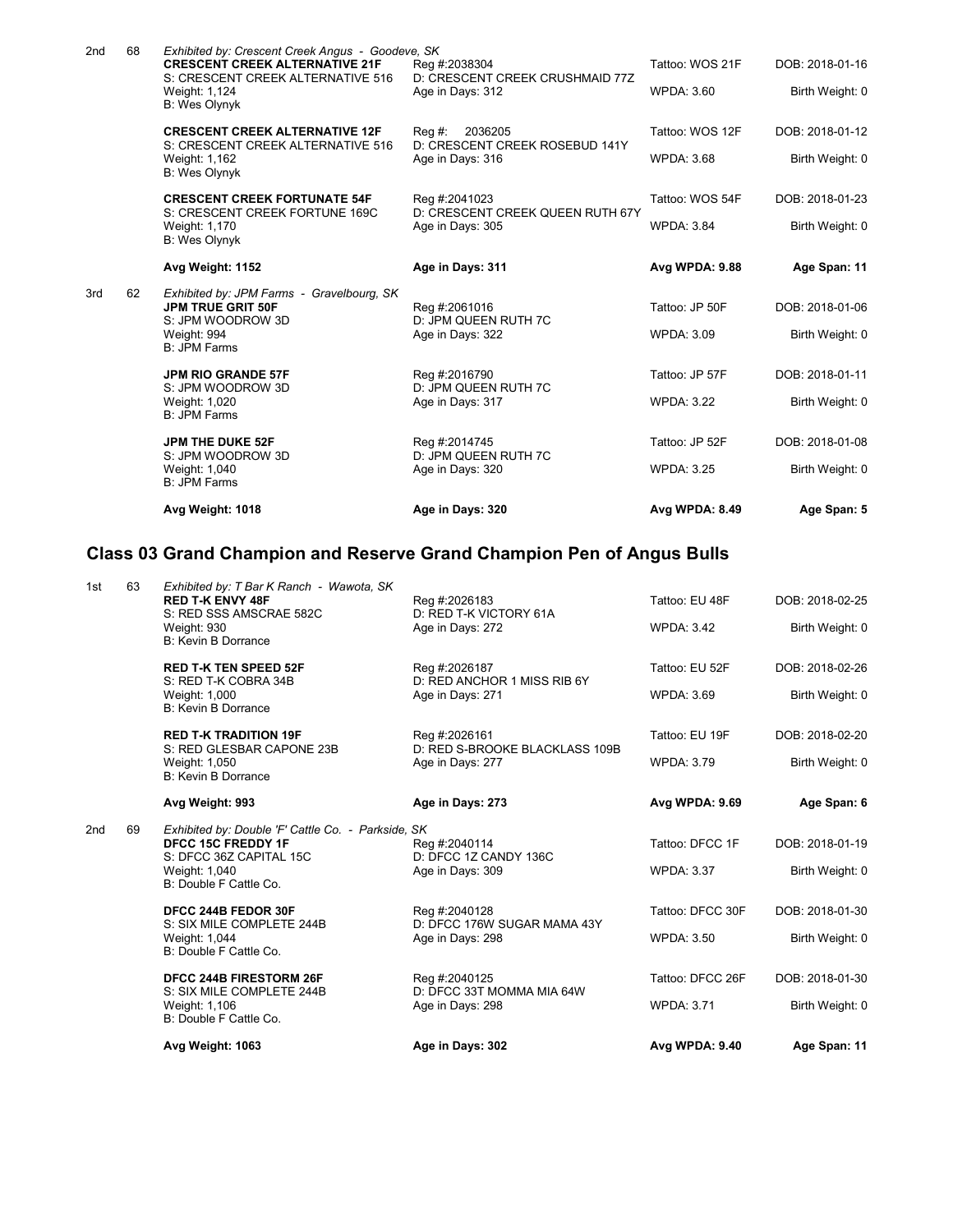### **Class 04 Pen of 3 Charolais PB Bulls born Jan 1 - Apr 30, 2018 Split #1**

| 1st             | 70 | Exhibited by: Cedarlea Farms - Hodgeville, SK<br><b>CEDARLEA AMARILLO 6F</b><br>S: CIRCLE CEE LEGEND 307A | Reg #:MC744036<br>D: CEDARLEA UZA 24A         | Tattoo: LEO6F     | DOB: 2018-01-18 |
|-----------------|----|-----------------------------------------------------------------------------------------------------------|-----------------------------------------------|-------------------|-----------------|
|                 |    | Weight: 1,114<br><b>B: Cedarlea Farms</b>                                                                 | Age in Days: 310                              | <b>WPDA: 3.59</b> | Birth Weight: 0 |
|                 |    | <b>CEDARLEA CHEYENNE 31F</b><br>S: CIRCLE CEE LEGEND 307A                                                 | Reg #:MC744109<br>D: CEDARLEA TINSEL 78Y      | Tattoo: LEO31F    | DOB: 2018-01-23 |
|                 |    | Weight: 1,144<br><b>B: Cedarlea Farms</b>                                                                 | Age in Days: 305                              | <b>WPDA: 3.75</b> | Birth Weight: 0 |
|                 |    | <b>CEDARLEA FRESNO 159F</b>                                                                               | Reg #:MC744257                                | Tattoo: LEO159F   | DOB: 2018-02-17 |
|                 |    | S: CIRCLE CEE LEGEND 307A<br>Weight: 1,224<br><b>B: Cedarlea Farms</b>                                    | D: CEDARLEA SHINE 26C<br>Age in Days: 280     | <b>WPDA: 4.37</b> | Birth Weight: 0 |
|                 |    | Avg Weight: 1161                                                                                          | Age in Days: 298                              | Avg WPDA: 10.37   | Age Span: 30    |
| 2 <sub>nd</sub> | 71 | Exhibited by: Beck Farms - Lang, SK<br><b>BECK'S STRIKE 879F</b>                                          |                                               | Tattoo: BECK 879F | DOB: 2018-02-20 |
|                 |    | S: HIGH BLUFF CRAFTSMAN 112C                                                                              | Reg #:MC756009<br>D: BECK'S CHARISMA 66Y      |                   |                 |
|                 |    | Weight: 1,070<br><b>B: Beck Farms</b>                                                                     | Age in Days: 277                              | <b>WPDA: 3.86</b> | Birth Weight: 0 |
|                 |    | <b>BECK'S SOURCE 815F</b>                                                                                 | Reg #:MC756482<br>D: BECK'S ECHO 70D          | Tattoo: BECK 815F | DOB: 2018-01-13 |
|                 |    | S: BECK'S CITATION 615D<br>Weight: 1,076<br><b>B: Beck Farms</b>                                          | Age in Days: 315                              | <b>WPDA: 3.42</b> | Birth Weight: 0 |
|                 |    | <b>BECK'S AXIOM 864F</b>                                                                                  | Reg #:MC754406                                | Tattoo: BECK 864F | DOB: 2018-02-07 |
|                 |    | S: SPARROWS BRAXTON 519C                                                                                  | D: BECK'S POSH 24Y                            |                   |                 |
|                 |    | Weight: 1,124<br><b>B: Beck Farms</b>                                                                     | Age in Days: 290                              | <b>WPDA: 3.88</b> | Birth Weight: 0 |
|                 |    | Avg Weight: 1090                                                                                          | Age in Days: 294                              | Avg WPDA: 9.89    | Age Span: 38    |
| 3rd             | 72 | Exhibited by: WPLB Charolais - Raymore, SK                                                                |                                               |                   |                 |
|                 |    | <b>WPLB MR RIB EYE 7F</b><br>S: WC MILESTONE 5223 P                                                       | Reg #:PMC 743163<br>D: WPLB CHANTILLY 20 A    | Tattoo: WPLB 7F   | DOB: 2018-03-10 |
|                 |    | Weight: 1,052<br><b>B: WPLB Charolais</b>                                                                 | Age in Days: 259                              | <b>WPDA: 4.06</b> | Birth Weight: 0 |
|                 |    | <b>WPLB RIB EYE 4F</b><br>S: WC MILESTONE 5223 P                                                          | Reg #:MC743155<br>D: WPLB COUNTRY ROSE 2 C    | Tattoo: WPLB 4F   | DOB: 2018-03-08 |
|                 |    | Weight: 1,064<br><b>B: WPLB Charolais</b>                                                                 | Age in Days: 261                              | <b>WPDA: 4.08</b> | Birth Weight: 0 |
|                 |    | <b>WPLB BIG RIB EYE 8F</b>                                                                                | Reg #:MC743165                                | Tattoo: WPLB 8F   | DOB: 2018-03-11 |
|                 |    | S: WC MILESTONE 5223 P<br>Weight: 1,074<br><b>B: WPLB Charolais</b>                                       | D: WPLB SWEET PRINCES 8 Z<br>Age in Days: 258 | <b>WPDA: 4.16</b> | Birth Weight: 0 |
|                 |    | Avg Weight: 1063                                                                                          | Age in Days: 259                              | Avg WPDA: 10.93   | Age Span: 3     |
|                 |    | Class 06 Grand Champion and Reserve Grand Champion Pen of Charolais Bulls                                 |                                               |                   |                 |
|                 |    |                                                                                                           |                                               |                   |                 |
| 1st             | 70 | Exhibited by: Cedarlea Farms - Hodgeville, SK<br><b>CEDARLEA AMARILLO 6F</b>                              | Reg #:MC744036                                | Tattoo: LEO6F     | DOB: 2018-01-18 |
|                 |    | S: CIRCLE CEE LEGEND 307A<br>Weight: 1,114<br><b>B: Cedarlea Farms</b>                                    | D: CEDARLEA UZA 24A<br>Age in Days: 310       | WPDA: 3.59        | Birth Weight: 0 |
|                 |    | <b>CEDARLEA CHEYENNE 31F</b>                                                                              | Reg #:MC744109                                | Tattoo: LEO31F    | DOB: 2018-01-23 |
|                 |    | S: CIRCLE CEE LEGEND 307A<br>Weight: 1,144                                                                | D: CEDARLEA TINSEL 78Y<br>Age in Days: 305    | WPDA: 3.75        | Birth Weight: 0 |
|                 |    | <b>B: Cedarlea Farms</b>                                                                                  |                                               |                   |                 |
|                 |    | <b>CEDARLEA FRESNO 159F</b><br>S: CIRCLE CEE LEGEND 307A                                                  | Reg #:MC744257<br>D: CEDARLEA SHINE 26C       | Tattoo: LEO159F   | DOB: 2018-02-17 |
|                 |    | Weight: 1,224                                                                                             | Age in Days: 280                              | <b>WPDA: 4.37</b> | Birth Weight: 0 |

B: Cedarlea Farms

2nd 71 *Exhibited by: Beck Farms - Lang, SK* S: HIGH BLUFF CRAFTSMAN 112C D: BECK'S CHARISMA 66Y<br>Weight: 1,070 Age in Days: 277 B: Beck Farms

**BECK'S STRIKE 879F** Reg #:MC756009 Tattoo: BECK 879F DOB: 2018-02-20 Age in Days: 277 WPDA: 3.86 Birth Weight: 0

**Avg Weight: 1161 Age in Days: 298 Avg WPDA: 10.37 Age Span: 30**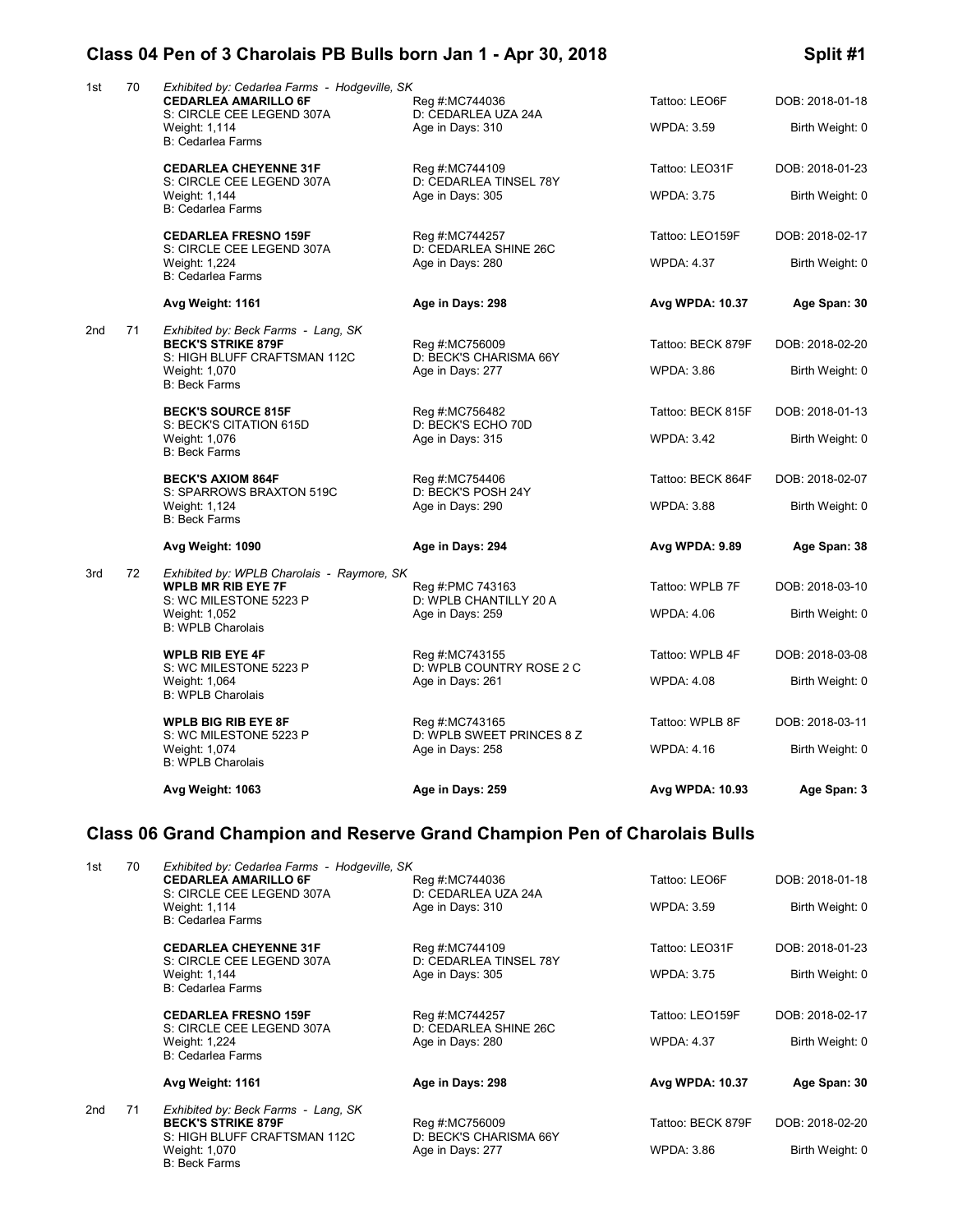| Avg Weight: 1090                                     | Age in Days: 294                       | Avg WPDA: 9.89    | Age Span: 38    |
|------------------------------------------------------|----------------------------------------|-------------------|-----------------|
| <b>B: Beck Farms</b>                                 |                                        |                   |                 |
| S: SPARROWS BRAXTON 519C<br>Weight: 1,124            | D: BECK'S POSH 24Y<br>Age in Days: 290 | <b>WPDA: 3.88</b> | Birth Weight: 0 |
| <b>BECK'S AXIOM 864F</b>                             | Reg #:MC754406                         | Tattoo: BECK 864F | DOB: 2018-02-07 |
| Weight: 1,076<br>B: Beck Farms                       | Age in Days: 315                       | <b>WPDA: 3.42</b> | Birth Weight: 0 |
| <b>BECK'S SOURCE 815F</b><br>S: BECK'S CITATION 615D | Reg #:MC756482<br>D: BECK'S ECHO 70D   | Tattoo: BECK 815F | DOB: 2018-01-13 |
|                                                      |                                        |                   |                 |

## **Class 07 Pen of 3 Gelbvieh Bulls born Jan 1 - Apr 30, 2018 Split #1**

|     |    | Avg Weight: 986                                                 | Age in Days: 301                            | <b>Avg WPDA: 8.75</b> | Age Span: 1     |
|-----|----|-----------------------------------------------------------------|---------------------------------------------|-----------------------|-----------------|
|     |    | B: Goodview Gelbvieh<br><b>Additional Owner: Courtney Bentz</b> |                                             |                       |                 |
|     |    | Weight: 1,004                                                   | Age in Days: 300                            | <b>WPDA: 3.35</b>     | Birth Weight: 0 |
|     |    | <b>GOODVIEW PLD FASTBACK</b><br>S: OSF RED ZONE 101C            | Reg #:CDGV166691<br>D: GOODVIEW PLD LOVEBUG | Tattoo: BLB31F        | DOB: 2018-01-28 |
|     |    | Weight: 990<br>B: Goodview Gelbvieh                             | Age in Days: 301                            | <b>WPDA: 3.29</b>     | Birth Weight: 0 |
|     |    | S: OSF RED ZONE 101C                                            | D: GOODVIEW PLD MAUREEN 77C                 |                       |                 |
|     |    | <b>GOODVIEW PLD FLASH</b>                                       | Reg #:CDGV166689                            | Tattoo: BLB29F        | DOB: 2018-01-27 |
|     |    | B: Goodview Gelbvieh                                            |                                             |                       |                 |
|     |    | Weight: 964                                                     | Age in Days: 301                            | WPDA: 3.20            | Birth Weight: 0 |
|     |    | S: SLC OUTBACK 142X                                             | D: PHG GERTY C38                            |                       |                 |
|     |    | <b>GOODVIEW PLD FULLER</b>                                      | Reg #:CDGV166690                            | Tattoo: BLB30F        | DOB: 2018-01-27 |
| 1st | 73 | Exhibited by: Goodview Gelbvieh - Punnichy, SK                  |                                             |                       |                 |

## **Class 09 Grand Champion and Reserve Grand Champion Pen of Gelbvieh Bulls**

|     | 73 | Exhibited by: Goodview Gelbvieh - Punnichy, SK<br><b>GOODVIEW PLD FULLER</b><br>S: SLC OUTBACK 142X<br>Weight: 964<br><b>B: Goodview Gelbvieh</b>      | Reg #:CDGV166690<br>D: PHG GERTY C38<br>Age in Days: 301            | Tattoo: BLB30F<br><b>WPDA: 3.20</b>  | DOB: 2018-01-27<br>Birth Weight: 0 |
|-----|----|--------------------------------------------------------------------------------------------------------------------------------------------------------|---------------------------------------------------------------------|--------------------------------------|------------------------------------|
|     |    | <b>GOODVIEW PLD FLASH</b><br>S: OSF RED ZONE 101C<br>Weight: 990<br><b>B: Goodview Gelbvieh</b>                                                        | Reg #:CDGV166689<br>D: GOODVIEW PLD MAUREEN 77C<br>Age in Days: 301 | Tattoo: BLB29F<br><b>WPDA: 3.29</b>  | DOB: 2018-01-27<br>Birth Weight: 0 |
|     |    | <b>GOODVIEW PLD FASTBACK</b><br>S: OSF RED ZONE 101C<br>Weight: 1,004<br>B: Goodview Gelbvieh<br>Additional Owner: Courtney Bentz                      | Reg #:CDGV166691<br>D: GOODVIEW PLD LOVEBUG<br>Age in Days: 300     | Tattoo: BLB31F<br><b>WPDA: 3.35</b>  | DOB: 2018-01-28<br>Birth Weight: 0 |
|     |    | Avg Weight: 986                                                                                                                                        | Age in Days: 301                                                    | Avg WPDA: 8.75                       | Age Span: 1                        |
|     |    |                                                                                                                                                        |                                                                     |                                      |                                    |
|     |    | Class 10 Pen of 3 Hereford PB Bulls born Jan 1 - Apr 30, 2018                                                                                          |                                                                     |                                      | Split #1                           |
| 1st | 75 | Exhibited by: McCoy Cattle Co. Ltd - Milestone, SK<br><b>MCCOY Z426 OVATION 6F</b><br>S: MOHICAN THM EXCEDE Z426<br>Weight: 994<br>B: McCoy Cattle Co. | Reg #:C03051234<br>D: GHR YES 1Y 10D<br>Age in Days: 304            | Tattoo: ZTM 6F<br><b>WPDA: 3.27</b>  | DOB: 2018-01-24<br>Birth Weight: 0 |
|     |    | <b>MCCOY Z426 LEGACY 9F</b><br>S: MOHICAN THM EXCEDE Z426<br>Weight: 1,010<br>B: McCoy Cattle Co.                                                      | Reg #:C03048320<br>D: MCCOY Z311 CONNIE 56D<br>Age in Days: 303     | Tattoo: ZTM 9F<br><b>WPDA: 3.33</b>  | DOB: 2018-01-25<br>Birth Weight: 0 |
|     |    | <b>MCCOY Z426 MONARCH 20F</b><br>S: MOHICAN THM EXCEDE Z426<br>Weight: 1,034<br>B: McCoy Cattle Co.                                                    | Reg #:C03048575<br>D: MCCOY A191 LADY LUCK 72D<br>Age in Days: 298  | Tattoo: ZTM 20F<br><b>WPDA: 3.47</b> | DOB: 2018-01-30<br>Birth Weight: 0 |
|     |    | Avg Weight: 1013                                                                                                                                       | Age in Days: 302                                                    | Avg WPDA: 8.95                       | Age Span: 6                        |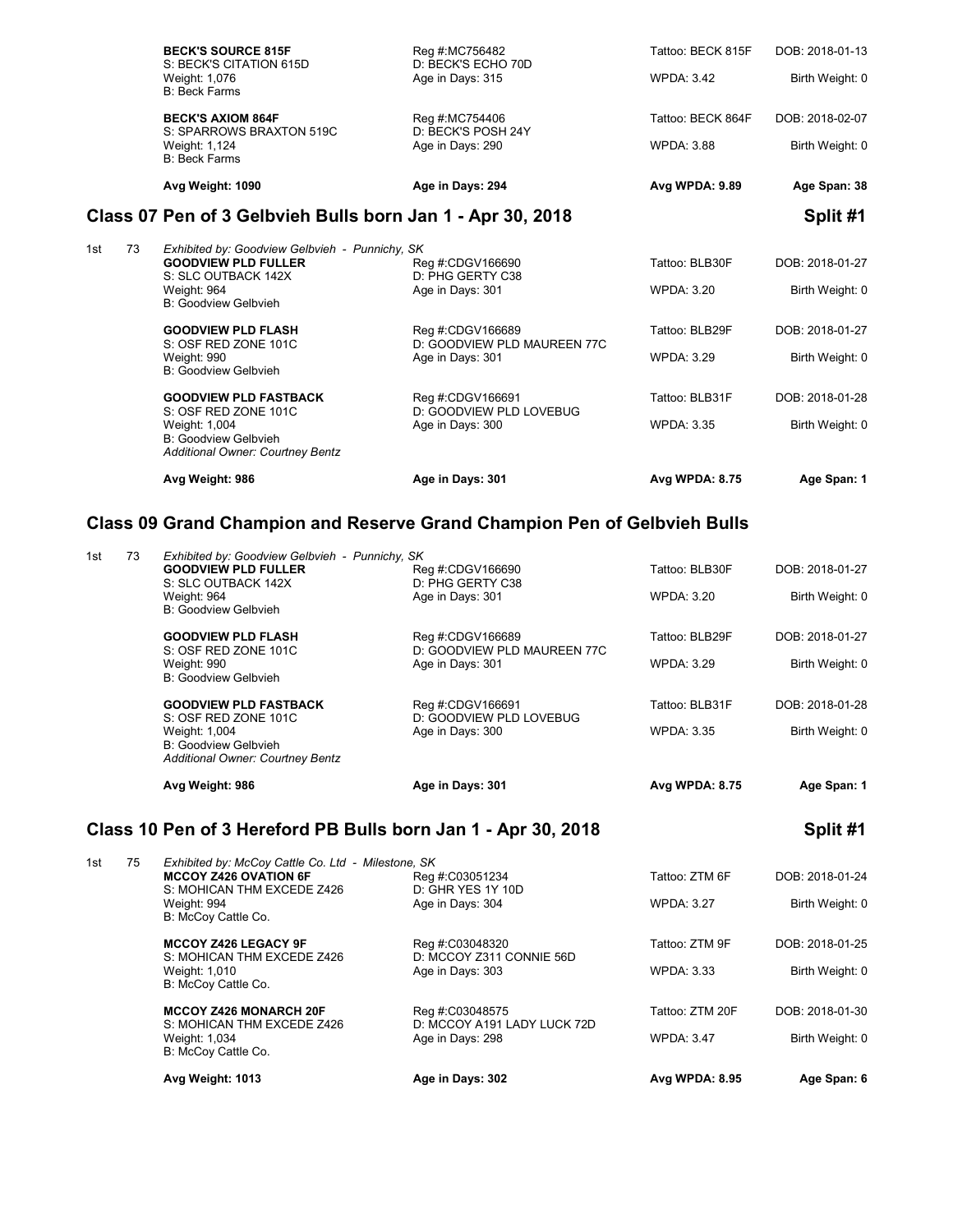|     |    | Avg Weight: 891                                                                                                                                                           | Age in Days: 295                                                    | Avg WPDA: 8.06                       | Age Span: 19                       |
|-----|----|---------------------------------------------------------------------------------------------------------------------------------------------------------------------------|---------------------------------------------------------------------|--------------------------------------|------------------------------------|
|     |    | <b>STANDARD-HILL MATER 82F</b><br>S: TCF 305A STACKED 609D<br>Weight: 934<br><b>B: Standard Hill Livestock</b>                                                            | Reg #:C03046287<br>D: SHPH 7S IRIS 22Y<br>Age in Days: 297          | Tattoo: SHL 82F<br><b>WPDA: 3.14</b> | DOB: 2018-01-31<br>Birth Weight: 0 |
|     |    | <b>STANDARD-HILL STOCKY 63F</b><br>S: TCF 305A STACKED 609D<br>Weight: 904<br><b>B: Standard Hill Livestock</b>                                                           | Reg #:C03046324<br>D: STANDARD-HILL FAIRY 129B<br>Age in Days: 303  | Tattoo: SHL 63F<br><b>WPDA: 2.98</b> | DOB: 2018-01-25<br>Birth Weight: 0 |
| 3rd | 76 | Exhibited by: Standard Hill Livestock - Maidstone, SK<br><b>STANDARD-HILL THUNDER 43F</b><br>S: TCF 305A STACKED 609D<br>Weight: 834<br><b>B: Standard Hill Livestock</b> | Reg #:C03046332<br>D: STANDARD-HILL PEARL 64C<br>Age in Days: 284   | Tattoo: SHL 43F<br><b>WPDA: 2.94</b> | DOB: 2018-02-13<br>Birth Weight: 0 |
|     |    | Avg Weight: 974                                                                                                                                                           | Age in Days: 309                                                    | Avg WPDA: 8.40                       | Age Span: 11                       |
|     |    | S: CRR 719 CATAPULT 109<br>Weight: 1,054<br>B: Logan Martinson                                                                                                            | D: GLENNLEES 7101 SHERRY 27Z<br>Age in Days: 316                    | <b>WPDA: 3.34</b>                    | Birth Weight: 0                    |
|     |    | LV BALLISTIC L 6F                                                                                                                                                         | Reg #:C03046909                                                     | Tattoo: LM 6F                        | DOB: 2018-01-12                    |
|     |    | LV NAVAJO L 19F<br>S: HAROLDSON'S TOTEM 200Z 5D<br>Weight: 961<br>B: Logan Martinson                                                                                      | Reg #:C03046914<br>D: HAROLDSON'S SUMA 452Y 51B<br>Age in Days: 306 | Tattoo: LM 19E<br><b>WPDA: 3.14</b>  | DOB: 2018-01-22<br>Birth Weight: 0 |
|     |    | Weight: 906<br><b>B: LV Farms Ltd</b>                                                                                                                                     | Age in Days: 305                                                    | <b>WPDA: 2.97</b>                    | Birth Weight: 0                    |
| 2nd | 74 | Exhibited by: LV Farms Ltd. - Midale, SK<br>LV TRIBE 21F<br>S: HAROLDSON'S TOTEM 200Z 5D                                                                                  | Reg #:C03048851<br>D: LV 152M UPTOWN GIRL 12S 20U                   | Tattoo: LV 21F                       | DOB: 2018-01-23                    |

# **Class 12 Grand Champion and Reserve Grand Champion Pen of Hereford Bulls**

|                       | Avg Weight: 974                                                                                                                                        | Age in Days: 309                                                      | <b>Avg WPDA: 8.40</b>                | Age Span: 11                       |
|-----------------------|--------------------------------------------------------------------------------------------------------------------------------------------------------|-----------------------------------------------------------------------|--------------------------------------|------------------------------------|
|                       | LV BALLISTIC L 6F<br>S: CRR 719 CATAPULT 109<br>Weight: 1,054<br>B: Logan Martinson                                                                    | Reg #:C03046909<br>D: GLENNLEES 7101 SHERRY 27Z<br>Age in Days: 316   | Tattoo: LM 6F<br><b>WPDA: 3.34</b>   | DOB: 2018-01-12<br>Birth Weight: 0 |
|                       | LV NAVAJO L 19F<br>S: HAROLDSON'S TOTEM 200Z 5D<br>Weight: 961<br>B: Logan Martinson                                                                   | Reg #:C03046914<br>D: HAROLDSON'S SUMA 452Y 51B<br>Age in Days: 306   | Tattoo: LM 19E<br><b>WPDA: 3.14</b>  | DOB: 2018-01-22<br>Birth Weight: 0 |
| 2 <sub>nd</sub><br>74 | Exhibited by: LV Farms Ltd. - Midale, SK<br>LV TRIBE 21F<br>S: HAROLDSON'S TOTEM 200Z 5D<br>Weight: 906<br><b>B: LV Farms Ltd</b>                      | Reg #:C03048851<br>D: LV 152M UPTOWN GIRL 12S 20U<br>Age in Days: 305 | Tattoo: LV 21F<br><b>WPDA: 2.97</b>  | DOB: 2018-01-23<br>Birth Weight: 0 |
|                       | Avg Weight: 1013                                                                                                                                       | Age in Days: 302                                                      | <b>Avg WPDA: 8.95</b>                | Age Span: 6                        |
|                       | <b>MCCOY Z426 MONARCH 20F</b><br>S: MOHICAN THM EXCEDE Z426<br>Weight: 1,034<br>B: McCoy Cattle Co.                                                    | Reg #:C03048575<br>D: MCCOY A191 LADY LUCK 72D<br>Age in Days: 298    | Tattoo: ZTM 20F<br><b>WPDA: 3.47</b> | DOB: 2018-01-30<br>Birth Weight: 0 |
|                       | <b>MCCOY Z426 LEGACY 9F</b><br>S: MOHICAN THM EXCEDE Z426<br>Weight: 1,010<br>B: McCoy Cattle Co.                                                      | Reg #:C03048320<br>D: MCCOY Z311 CONNIE 56D<br>Age in Days: 303       | Tattoo: ZTM 9F<br><b>WPDA: 3.33</b>  | DOB: 2018-01-25<br>Birth Weight: 0 |
| 75<br>1st             | Exhibited by: McCoy Cattle Co. Ltd - Milestone, SK<br><b>MCCOY Z426 OVATION 6F</b><br>S: MOHICAN THM EXCEDE Z426<br>Weight: 994<br>B: McCoy Cattle Co. | Reg #:C03051234<br>D: GHR YES 1Y 10D<br>Age in Days: 304              | Tattoo: ZTM 6F<br><b>WPDA: 3.27</b>  | DOB: 2018-01-24<br>Birth Weight: 0 |
|                       |                                                                                                                                                        |                                                                       |                                      |                                    |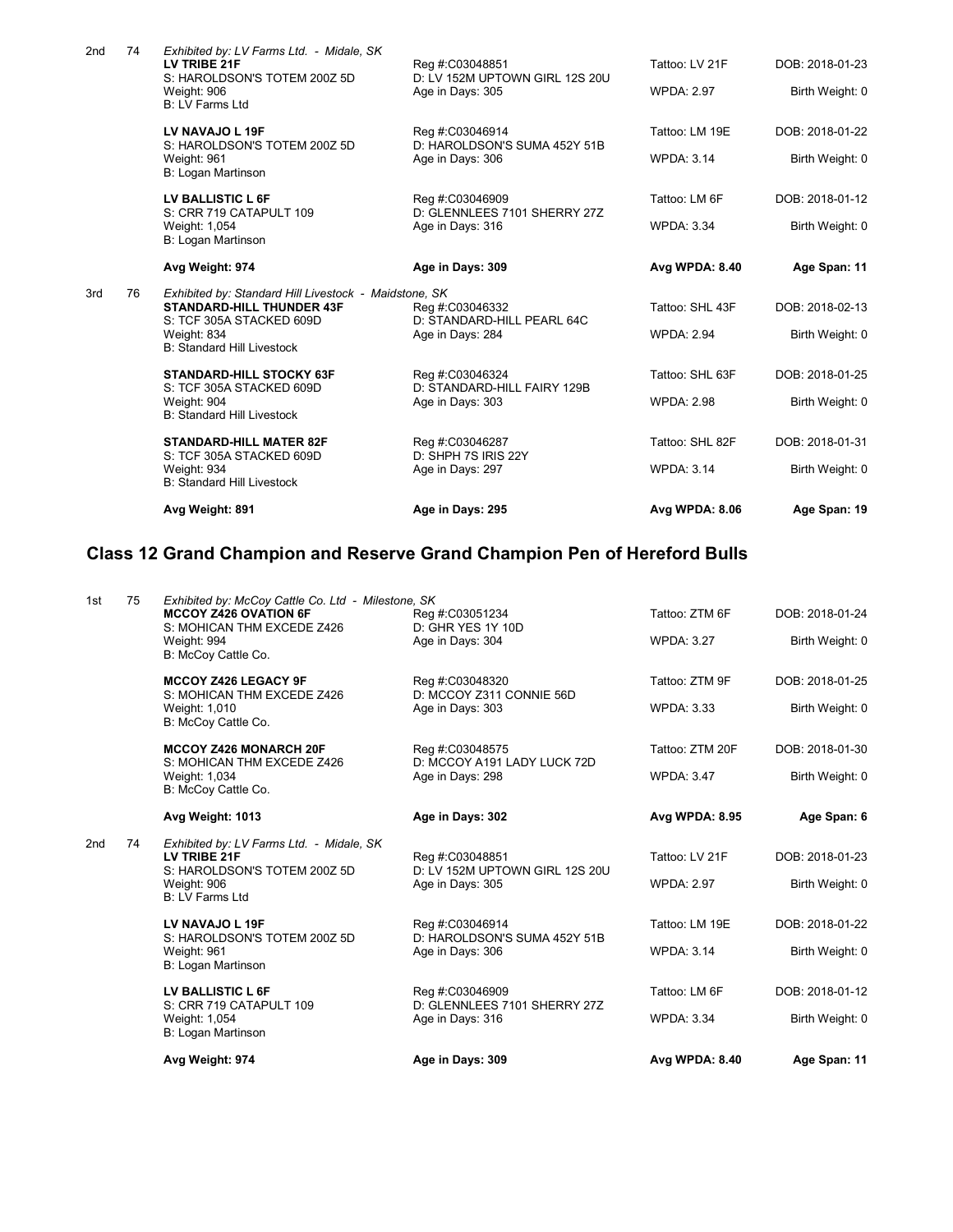# **Class 22 Pen of 3 Simmental PB Bulls born Jan 1 - Apr 30, 2018 Split #1**

| 1st | 83 | Exhibited by: McIntosh Livestock - Maymont, SK<br><b>MCINTOSH FUTURIST 28F</b><br>S: LFE DAREDEVIL 3238B<br>Weight: 1,124 | Reg #:1243084<br>D: MCINTOSH EYEFULL 9C<br>Age in Days: 312 | Tattoo: SBMC 28F<br><b>WPDA: 3.60</b> | DOB: 2018-01-16<br>Birth Weight: 0 |
|-----|----|---------------------------------------------------------------------------------------------------------------------------|-------------------------------------------------------------|---------------------------------------|------------------------------------|
|     |    | <b>B: McIntosh Livestock</b>                                                                                              |                                                             |                                       |                                    |
|     |    | <b>MCINTOSH GRID ROAD 30F</b><br>S: MRL PREDESTINED 63B                                                                   | Reg #:1241550<br>D: YR RED CAMILLE 29X                      | Tattoo: SBMC 30F                      | DOB: 2018-01-17                    |
|     |    | Weight: 1,160<br><b>B: McIntosh Livestock</b>                                                                             | Age in Days: 311                                            | <b>WPDA: 3.73</b>                     | Birth Weight: 0                    |
|     |    | <b>MCINTOSH RELENTLESS 46F</b>                                                                                            | Reg #:1243097                                               | Tattoo: SBMC 46F                      | DOB: 2018-01-27                    |
|     |    | S: LFE DAREDEVIL 3238B<br>Weight: 1,226<br><b>B: McIntosh Livestock</b>                                                   | D: MCINTOSH WISH 33C<br>Age in Days: 301                    | <b>WPDA: 4.07</b>                     | Birth Weight: 0                    |
|     |    | Avg Weight: 1170                                                                                                          | Age in Days: 308                                            | Avg WPDA: 10.13                       | Age Span: 11                       |
| 2nd | 80 | Exhibited by: Mader Ranches - Carstairs, AB<br><b>MADER UNIVERSAL 65F</b><br>S: WFL WESTCOTT 24C                          | Reg #:1249536<br>D: MADER HEATHER 158X                      | Tattoo: MDR 65F                       | DOB: 2018-01-17                    |
|     |    | Weight: 1,178<br><b>B: Mader Ranches</b>                                                                                  | Age in Days: 311                                            | <b>WPDA: 3.79</b>                     | Birth Weight: 0                    |
|     |    | <b>MADER BATTLESHIP 100F</b>                                                                                              | Reg #:1249552                                               | Tattoo: MDR 100F                      | DOB: 2018-01-23                    |
|     |    | S: WFL WESTCOTT 24C<br>Weight: 1,186<br><b>B: Mader Ranches</b>                                                           | D: MADER UNBROKEN 41Y<br>Age in Days: 305                   | <b>WPDA: 3.89</b>                     | Birth Weight: 0                    |
|     |    | <b>MADER UPROAR 73F</b>                                                                                                   | Reg #:1242636                                               | Tattoo: MDR 73F                       | DOB: 2018-01-18                    |
|     |    | S: WFL WESTCOTT 24C<br>Weight: 1,214<br><b>B: Mader Ranches</b>                                                           | D: CROSSROAD TWINKLE 594T<br>Age in Days: 310               | <b>WPDA: 3.92</b>                     | Birth Weight: 0                    |
|     |    | Avg Weight: 1193                                                                                                          | Age in Days: 309                                            | Avg WPDA: 10.30                       | Age Span: 6                        |
| 3rd | 79 | Exhibited by: JP Cattle Co. - McAuley, MB                                                                                 |                                                             |                                       |                                    |
|     |    | <b>JPCC CPNVERTER 28F</b><br>S: WHEATLAND KILL SWITCH                                                                     | Reg #:1251671<br>D: BLACKSAND LINETTE 834U                  | Tattoo: JLP 28F                       | DOB: 2018-01-11                    |
|     |    | Weight: 1,032<br>B: JP Cattle Co.                                                                                         | Age in Days: 317                                            | <b>WPDA: 3.26</b>                     | Birth Weight: 0                    |
|     |    | <b>JPCC IGNITION 166F</b>                                                                                                 | Reg #:1254196                                               | Tattoo: JLP 166F                      | DOB: 2018-01-30                    |
|     |    | S: WHEATLAND KILL SWITCH<br>Weight: 1,036<br>B: JP Cattle Co.                                                             | D: SPRINGCREEK JAYCEE 53W<br>Age in Days: 298               | <b>WPDA: 3.48</b>                     | Birth Weight: 0                    |
|     |    | <b>JPCC CONTROLLER 54F</b>                                                                                                | Reg #:1246829                                               | Tattoo: JLP 54F                       | DOB: 2018-01-15                    |
|     |    | S: WHEATLAND KILL SWITCH<br>Weight: 1,178<br>B: JP Cattle Co.                                                             | D: BLACKSAND LINNETTE 834U<br>Age in Days: 313              | <b>WPDA: 3.76</b>                     | Birth Weight: 0                    |
|     |    | Avg Weight: 1082                                                                                                          | Age in Days: 309                                            | Avg WPDA: 9.33                        | Age Span: 19                       |
| 4th | 81 | Exhibited by: Pheasantdale Cattle Company Ltd. - Balcarres, SK<br>PHEASANTDALE FLUBBER 86F                                |                                                             | Tattoo: PTS 86F                       | DOB: 2018-01-12                    |
|     |    | S: WFL WESTCOTT 24C                                                                                                       | Reg #:PG1251414<br>D: PHEASANTDALE MS RED 80B               |                                       |                                    |
|     |    | Weight: 960<br>B: Pheasantdale Cattle Company                                                                             | Age in Days: 316                                            | <b>WPDA: 3.04</b>                     | Birth Weight: 0                    |
|     |    | PHEASANTDALE FALCON 147F                                                                                                  | Reg #:PG1251416                                             | Tattoo: PTS 147F                      | DOB: 2018-01-19                    |
|     |    | S: WFL WESTCOTT 24C<br>Weight: 1,016<br>B: Pheasantdale Cattle Company                                                    | D: PHEASANTDALE MS RED 68B<br>Age in Days: 309              | <b>WPDA: 3.29</b>                     | Birth Weight: 0                    |
|     |    | <b>PHEASANTDALE FAMOUS 84F</b>                                                                                            | Reg #:PG1251413                                             | Tattoo: PTS 84F                       | DOB: 2018-01-11                    |
|     |    | S: WFL WESTCOTT 24C<br>Weight: 1,126<br>B: Pheasantdale Cattle Company                                                    | D: PHEASANTDALE MS RED 175B<br>Age in Days: 317             | <b>WPDA: 3.55</b>                     | Birth Weight: 0                    |
|     |    | Avg Weight: 1034                                                                                                          | Age in Days: 314                                            | Avg WPDA: 8.78                        | Age Span: 8                        |
| 5th | 78 | Exhibited by: Triangle 33 Simmentals - Earl Grey, SK<br><b>T33 MR FLASH 13F</b>                                           | Reg #:1255005                                               | Tattoo: RYS 13F                       | DOB: 2018-01-31                    |
|     |    | S: BLACK GOLD ADVANCE 8D<br>Weight: 988                                                                                   | D: RENDEZVOUS MS RAMBO 326D<br>Age in Days: 297             | <b>WPDA: 3.33</b>                     | Birth Weight: 0                    |
|     |    | B: Triangle 33 Simmentals                                                                                                 |                                                             |                                       |                                    |
|     |    | <b>T33 FUEL 16F</b><br>S: BLACK GOLD ADVANCE 8D                                                                           | Reg #:1256028<br>D: BJL MISS CHLOE 62D                      | Tattoo: RYS 16F                       | DOB: 2018-02-04                    |
|     |    | Weight: 994<br>B: Triangle 33 Simmentals                                                                                  | Age in Days: 293                                            | <b>WPDA: 3.39</b>                     | Birth Weight: 0                    |